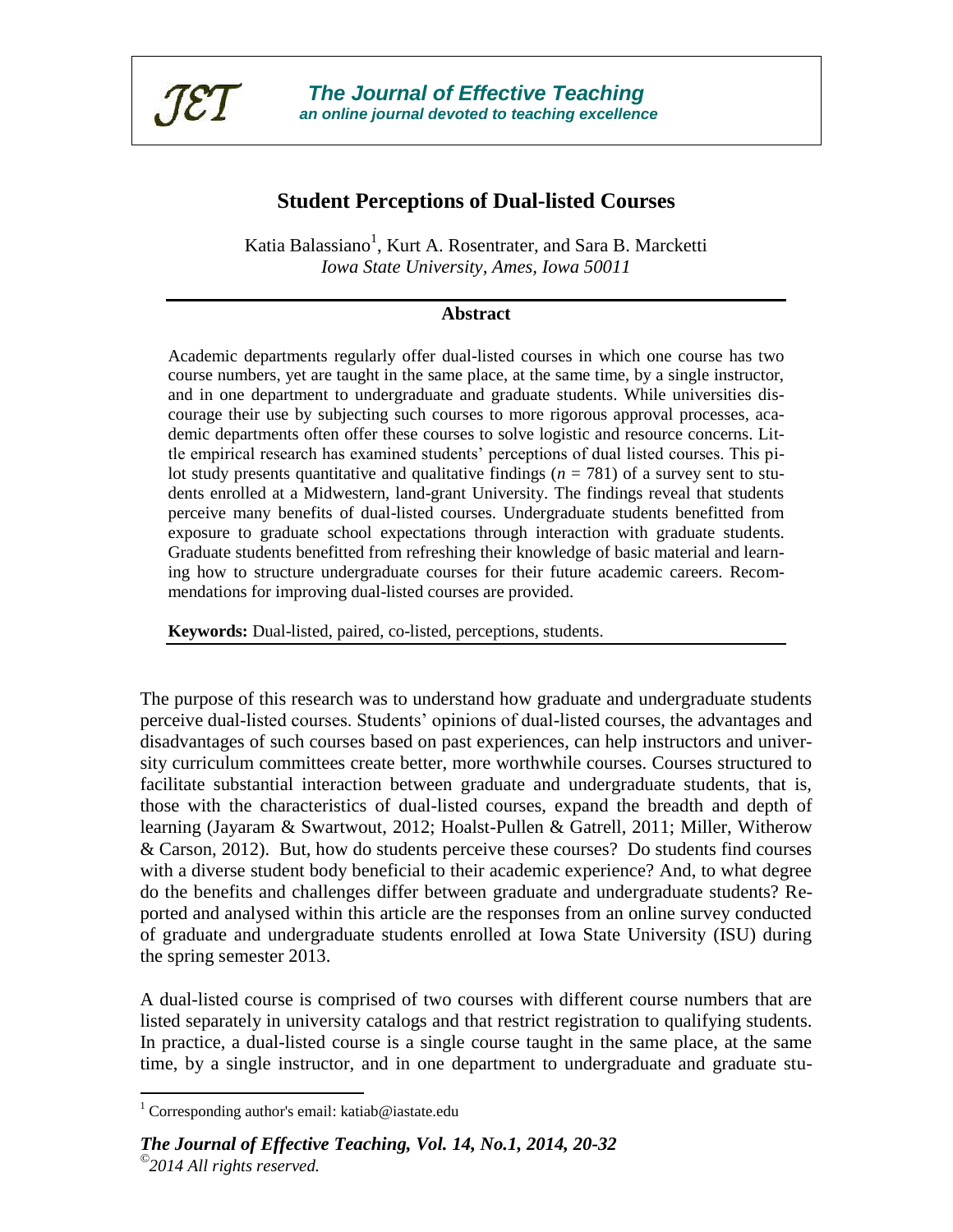dents. Iowa State University's Biological Systems Engineering (BSE) 480/580, Twentieth Century Fashion History (TC) 356/556, and Community and Regional Planning (CRP) 416/516 are only a few examples of dual-listed courses. Undergraduates register for the lower course number; graduate students for the higher of the two course numbers. Such courses may also be referred to as "paired" and "co-listed" courses. The term "duallisted" is, however, not interchangeable with "cross-listed", i.e., two courses offered by different departments that are taught together. Nor does dual-listed, as used within this paper, have anything to do with "dual-degree" or "combined-degree" programs, i.e., a program that allows students to enter an institution of higher education as an undergraduate and exit with a master's degree. However, many university departments that offer accelerated degrees – or those that combine an undergraduate and graduate degrees may regularly offer dual-listed courses.

Beyond dual-listing a course and allowing both graduate and undergraduate students to register, instructors often have the freedom to allow undergraduates to register for graduate courses, i.e., "with the instructor's permission." While we do not explore how students perceive this option, we recognize that these individual, instructor-initiated decisions also result in more diverse classrooms. However, in all likelihood the course structure or syllabus is not designed to account for these decisions, i.e. undergraduates accepted into graduate-level courses are not accommodated with different assignments, etc., and therefore this classroom model (that also results in a blended student body) is not the same as dual-listed courses.

Universities usually have specific procedures for approving dual-listed courses. For example, Appendix G of the ISU Graduate College Handbook specifies that the Graduate Curriculum and Catalog Committee must approve dual-listed courses, but does not indicate how course proposals are evaluated. Departments seeking approval of a dual-listed course are advised: "In reviewing proposals for dual-listed courses, this [Graduate Curriculum and Catalog] committee needs to understand the department's rationale for offering the course. When a department submits a request, an explanation should be given of the purpose served by the course and the criteria used by the department to determine if the course is suitable for dual-listing." This policy, and the policies of other universities, sounds flexible, but implicitly suggests that dual-listed courses will be subject to a more rigorous review; and thus, dual-listing is not encouraged.

Little empirical research has been conducted regarding dual-listed courses, although a review of course catalogs from diverse schools quickly reveals that such courses are offered widely. Because the literature on the subject is limited, we examine dual-listed courses by means of a pedagogical framework associated with interaction among diverse students as well as discussion of purposes for creating dual-listed courses. Following the framework, the survey methodology is explained and findings reported. The article ends with possible strategies for instructors assigned to teach dual-listed courses. Our research should appeal to instructors of dual-listed courses looking to better structure their classrooms and syllabi, and to university policy-makers tasked with determining whether duallisted courses could play a larger role in the future of higher education.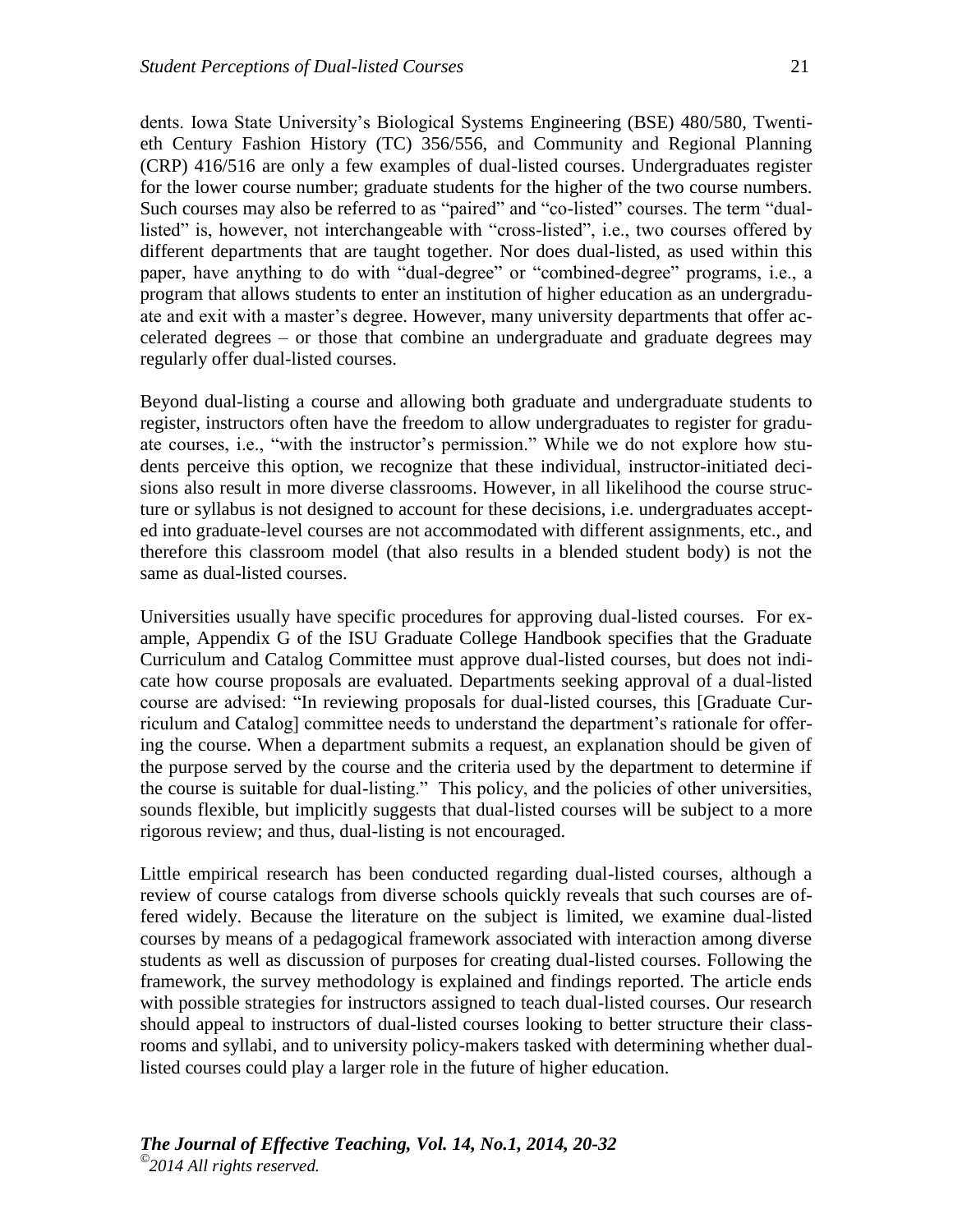## **Pedagogical Framework**

A university or college may have both pedagogical and resource reasons for dual-listing a course. Dual-listing a course provides opportunities for students with different skill sets and life-experiences to interact. The greater the difference among students, the more the classroom resembles a real work environment. In 1988, Carnevale, Gainer, Meltzer, and Holland identified the following skills "employers want": ability to acquire knowledge, listening, oral communication, problem solving, creative thinking, self-esteem, goal setting / motivation, personal and career development, interpersonal skills, teamwork, negotiation, organizational effectiveness, and leadership. By 2012, that list of transferable core proficiencies had changed little, and included: basic literacy and numeracy skills; critical thinking skills; management skills; leadership skills; interpersonal skills; information technology skills; systems thinking skills; and work ethic disposition (Rosenberg, Heimler & Morote, 2012). Both the skills in 1988 and 2012 recognize that jobs generally require different people to work together creatively, productively and with the ability to negotiate interpersonal conflict.

Some course instructors attempt to hone collaborative and interpersonal skills with teambased discussions and problem-solving. Proponents of "team-based learning" go through great lengths to create teams of students that are diverse from a socio-cultural perspective (Sweet & Michealsen, 2012). Besides offering an opportunity to practice interpersonal communication skills, diversity among students facilitates more creative thinking and learning. Emphasizing the diversity of skills, Kotval (2003) recommends faculty "distribute the talent and assign students so that each team has individuals with leadership skills, writing skills, and design skills" (p. 303). Diversity in the classroom has positive results. Miller, Witherow and Carson (2012) demonstrate enhanced student learning in biotechnology laboratory-intensive courses when lab partners are of different academic levels. Similarly, an online course involving "virtual teams" was found to have promoted personal and professional exchanges in which students shared experiences and visions for the integration of technology into a variety of educational situations (Espinoza, Chambers, & Justice, 1998).

While the potential learning outcomes of dual-listing courses have not previously been documented, certain pedagogical approaches that can be applied in dual-listing, including team-based learning, peer teaching or tutoring (Hoalst-Pullen & Gatrell, 2011; Topping, 1996) and learning "soft skills" associated with juggling many responsibilities (DeBartolo & Hensel, 2004), are well-documented. The class formats that promote learning through extensive interaction among students and exposure to skills useful outside of the classroom are also preferred by students. From the students' perspective, the "millennial generation" values in class activities that build connections between students and linking academic material to students' lives (Kraus & Sears, 2008).

Financial and programmatic reasons, the need to stretch limited resources, response to low course enrollment as a result of fewer high school graduates, and recognition that graduate and undergraduates occasionally require similar course content, also drives departments to dual-list courses (Eppes, et al. 2008; see also for example Amata, 2005).

```
The Journal of Effective Teaching, Vol. 14, No.1, 2014, 20-32
©
2014 All rights reserved.
```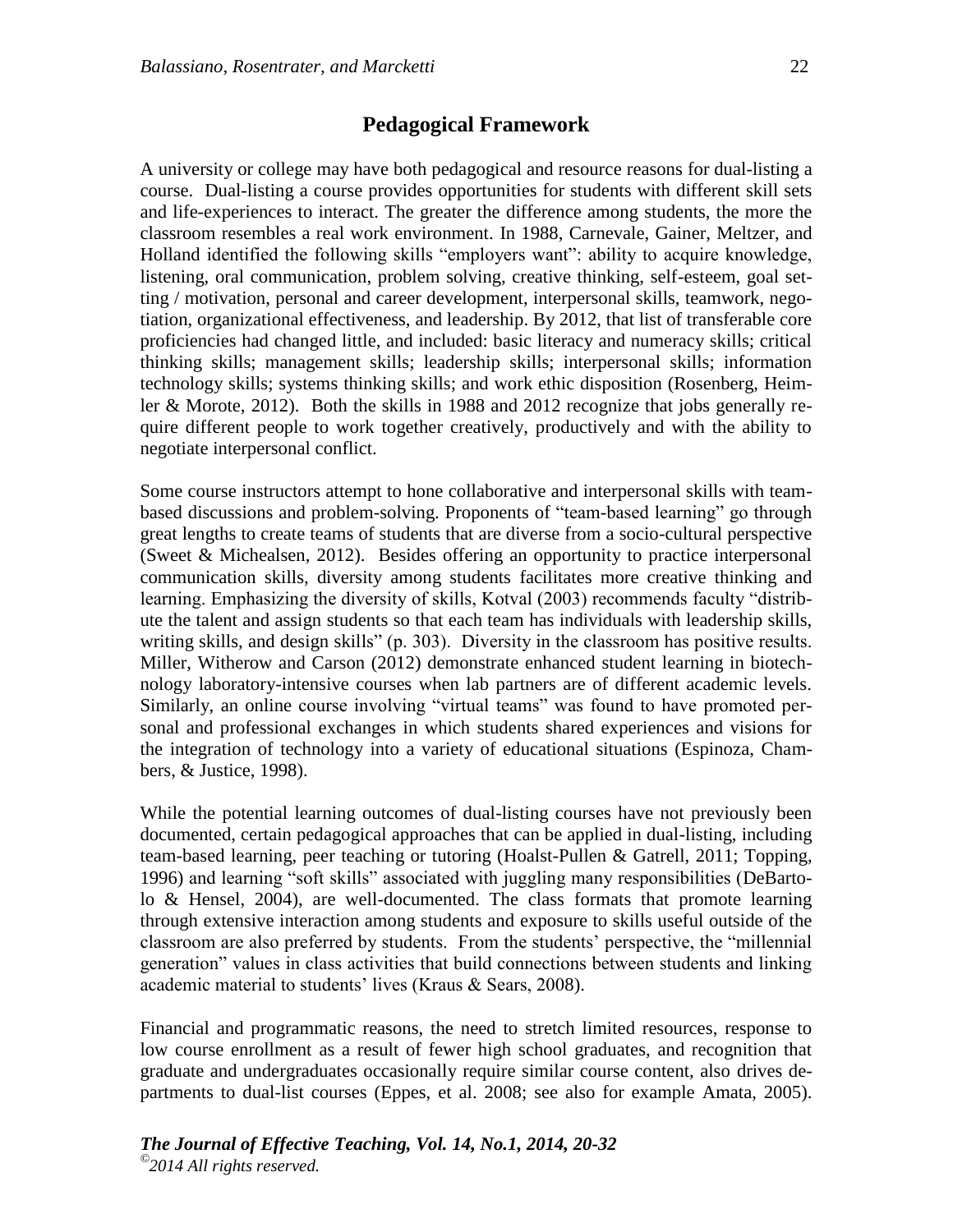From a more positive perspective, Miller, Witherow and Carson (2012) make a case for dual-listing when universities want to offer highly specialized courses that may never attract large numbers of students, i.e. "specialized 'boutique' courses in which student enrollment may be low, but specialized equipment and faculty expertise is needed" (p. 331). This might also be a strategy for new or experimental courses that are being tested prior to their becoming a regularly offered course. Malin's (2007) recommendations for "paired courses" prepared for San Francisco State University's Graduate Council alludes to research designed primarily to guide internal university policy. The integrity of graduate education can be maintained in "paired courses" when graduate students are assigned work that asks them to engage in larger scholarly conversations within the field, provides opportunities for practicing leadership or the mentoring of undergraduates, requires advanced level writing, and engages students in graduate-only extended class discussions. The undergraduate response to courses that implement these recommendations is unknown.

Although little has been published documenting the negative aspects of dual-listing courses, universities appear to implicitly recognize the temptation of creating too many dual-listed courses. Many schools have policies that govern, and thereby limit, the practice of dual-listing (see for example, University of Wisconsin, Oshkosh, 2009 "Rubric for Dual-Level Courses MS in Biology and MS in Microbiology"; California State University San Marcos Undergraduate and Graduate Dual-Listed Courses Procedures). University policies generally make approval for dual-listing courses more rigorous to obtain than single listed courses by requiring additional review. Iowa State University limits the number of dual-listed course credits that may be used to meet the requirements for an advanced degree. Perhaps such policies are guided by overarching ethical concerns for students' welfare, but there exists little documentation to support that hypothesis. The authors argue that student perceptions could help guide decisions associated with duallisting, and as such, contribute to the practice of teaching.

## **Method**

During the spring 2013, an online survey was sent to all undergraduate  $(n = 25,553)$  and graduate  $(n = 4,607)$  students of Iowa State University (numbers based on fall 2012 enrollment) through SurveyGizmo. The questionnaire contained 16 close-ended and 5 openended questions. The questions included demographics: What is your gender; What is your current classification; What are your experiences with dual-listed courses: Have you enrolled in a dual-listed course; If you were a graduate student, which of the following additional assignments did you complete; and perceptions of dual-listed courses: Do you learn more or less when the classroom has students of various academic levels. The openended questions provided an opportunity for students to further respond to the positives, challenges, and perceptions of dual listed courses. The survey was developed independently by the three authors as derived from their understanding of best-practices in current scholarship of teaching and learning literature. The authors worked together to consolidate similar questions and clarify wording. An early version of the survey was pilot-tested with approximately 15 undergraduate and graduate students in one of the authors' classes. Based on their suggestions, the survey was further edited for clarity.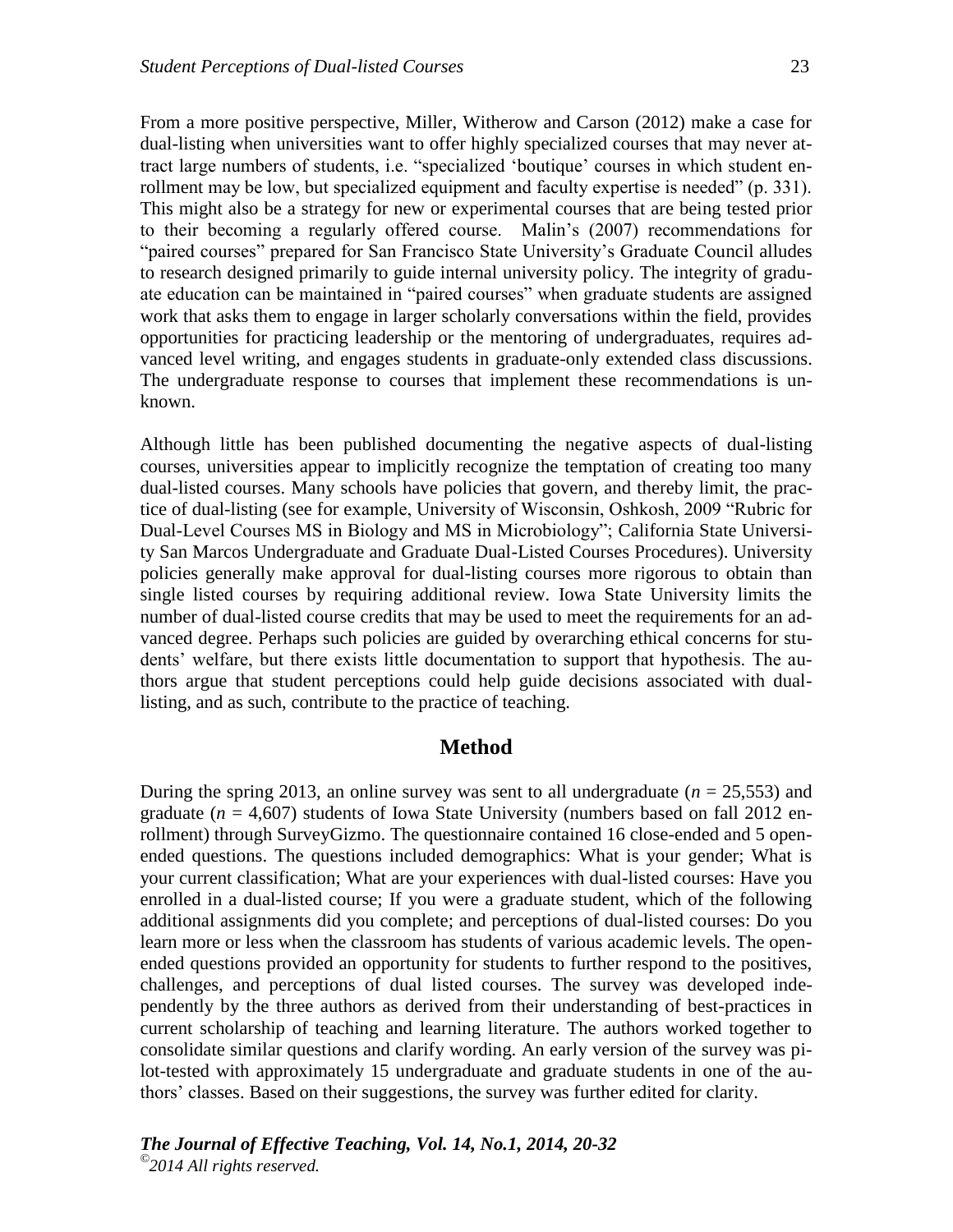Recognizing that students receive many university-based notices and surveys (and electronic communications, in general), our expectations for a high response rate were low. We attempted to boost responses by keeping the survey short and by offering participants who completed the survey a chance to receive a \$20 certificate to a local coffee shop through a random drawing of emails. Additionally, the initial request for participation in the survey was followed up with a reminder email, such that the survey was ultimately available for completion for a total of four weeks. As expected, the response rate was low. While this is a limitation of this study, we thus characterize this research as exploratory. Ideally, lessons learned from this research can help generate a more robust response rate in the future.

A total of 1,678 students completed or substantially completed the survey, representing an effective response rate of approximately 6%. Of those respondents, 781 students stated previous enrollment in a dual-listed course and, thus, their responses were used for the purpose of analysis. At the time the respondent took the dual-listed courses, 566 students were enrolled as undergraduates and 208 as graduate students. Of the total respondents, 262 were male and 417 were female.

Results were analyzed in Excel for frequencies. The qualitative results were analyzed through theme analysis. According to Leininger (1985) themes are identified by "bringing together components or fragments of ideas or experiences, which often are meaningless when viewed alone" (p.60). The authors first independently analyzed all student statements and placed them into themes. Next, the researchers worked together to compare, discuss, and finalize the placement of these themes utilizing a back-and-forth process of interpretation (Spiggle, 1994). The researchers achieved a 100% agreement level through this process. Although the response rate was low, the data analysis process revealed saturation in which concepts became redundant (Corbin & Strauss, 2008).

## **Findings**

Three themes emerged from the analysis of the results, including:

- 1. Students responded positively to dual-listed courses;
- 2. The benefits of dual-listed courses stem from interaction among students and exposure to advanced ideas and more rigorous expectations;
- 3. Problems with dual-listed courses emerge when different student abilities are not taken into account, i.e., undergraduates complain of unreasonably high expectations, whereas graduates complain that courses are "dumbed down."

Recommendations for instructors of dual-listed courses derived from the survey are included in the paper. Survey questions and raw results are illustrated in Table 1.

When asked if they recalled learning from their classmates in a dual-listed course, 65% or 497 respondents stated yes. When asked if they recalled helping classmates learn, 62% or 475 students stated yes. The idea of helping one another learn is firmly rooted in best practices of learning. Respondent #931 provided an example of the positive interaction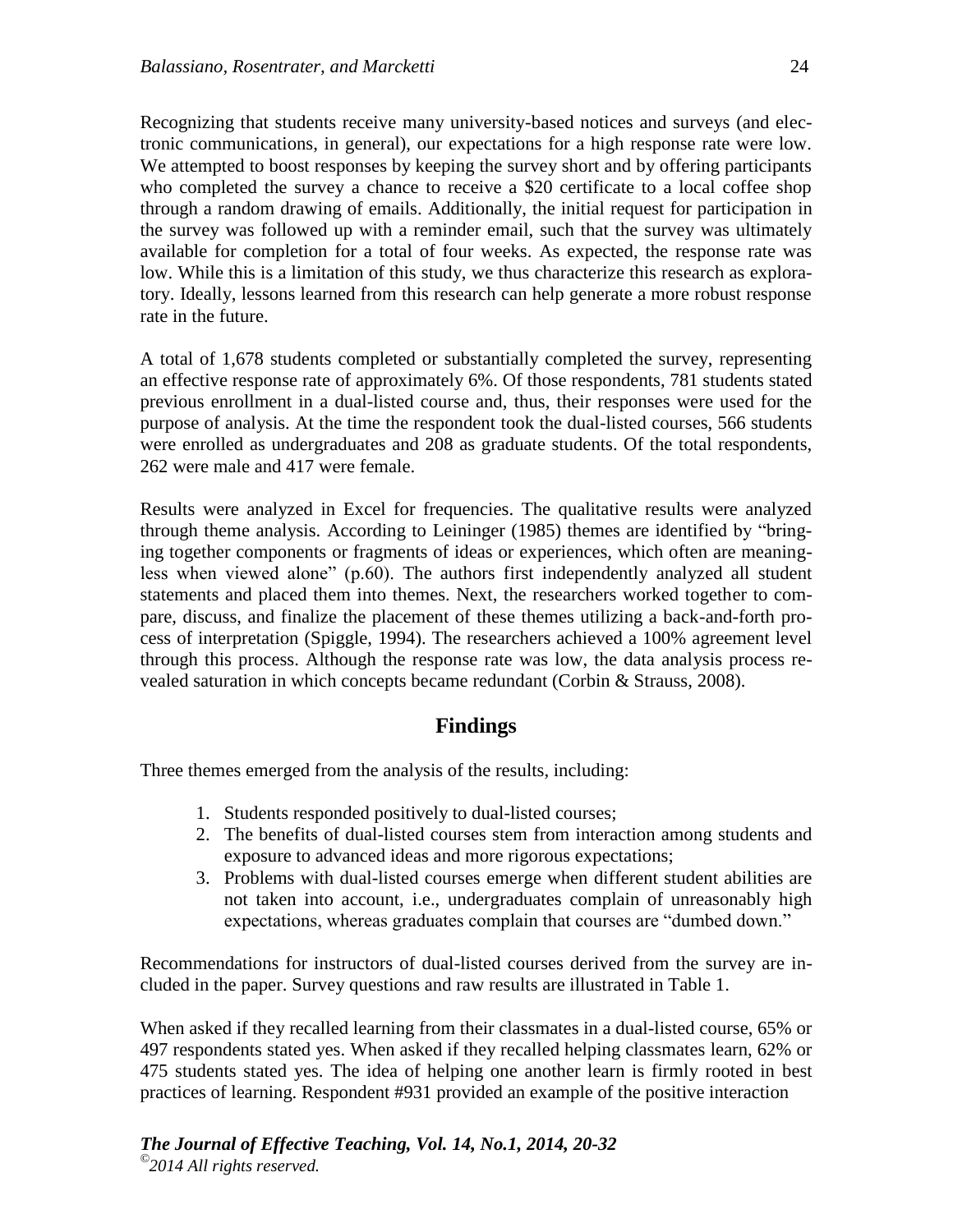|                                                                                                                                                          | <b>Total Responses</b>                                                                                                                                                                                                                                          | 1678  |            |                                        |                                              |                      |                       |  |
|----------------------------------------------------------------------------------------------------------------------------------------------------------|-----------------------------------------------------------------------------------------------------------------------------------------------------------------------------------------------------------------------------------------------------------------|-------|------------|----------------------------------------|----------------------------------------------|----------------------|-----------------------|--|
|                                                                                                                                                          |                                                                                                                                                                                                                                                                 |       |            |                                        |                                              |                      |                       |  |
| <b>QUESTIONS</b>                                                                                                                                         |                                                                                                                                                                                                                                                                 |       |            |                                        |                                              |                      | <b>RESPONSES</b>      |  |
| While at lowa State University, have you enrolled in a dual-listed course - for example CRP 416/CRP 516 - that has both undergraduate and graduate<br>l1 |                                                                                                                                                                                                                                                                 |       |            |                                        |                                              |                      | No                    |  |
|                                                                                                                                                          | students in the same class and is offered by a single department (or program)? (These courses are often taught at the same time and in the same<br>location). If yes, please proceed with this survey. If no, thank you for your time.                          |       |            |                                        |                                              |                      | 897                   |  |
|                                                                                                                                                          |                                                                                                                                                                                                                                                                 |       |            |                                        |                                              | 781                  |                       |  |
| $\overline{2}$                                                                                                                                           | Were you an undergraduate or graduate student at the time you enrolled in the dual listed course?                                                                                                                                                               |       |            |                                        |                                              | Undergraduate        | Graduate              |  |
|                                                                                                                                                          |                                                                                                                                                                                                                                                                 |       |            |                                        |                                              | 566                  | 208                   |  |
|                                                                                                                                                          | If you were a graduate student when you were enrolled in the dual listed course(s),                                                                                                                                                                             |       |            |                                        | Additional                                   | Additional           |                       |  |
| 3                                                                                                                                                        | which of the following were additional assignments that you needed to complete.<br>Please check all that apply.                                                                                                                                                 | Exams | Readings   | Assignments/Projects/Pr<br>esentations | meetings with grad meetings with<br>students | instructor           | Other                 |  |
|                                                                                                                                                          |                                                                                                                                                                                                                                                                 | 101   | 135        | 212                                    | 43                                           | 34                   | $6 \overline{6}$      |  |
| 4                                                                                                                                                        | Do you recall learning from your classmates?                                                                                                                                                                                                                    |       |            |                                        | Yes                                          | No                   | Can't Recall          |  |
|                                                                                                                                                          |                                                                                                                                                                                                                                                                 |       |            |                                        |                                              |                      | 82<br>186             |  |
|                                                                                                                                                          |                                                                                                                                                                                                                                                                 |       |            |                                        |                                              |                      |                       |  |
| 5                                                                                                                                                        | If yes, from whom?                                                                                                                                                                                                                                              |       |            | Graduate                               | Undergraduate                                | <b>Both</b>          | Uncertain             |  |
|                                                                                                                                                          |                                                                                                                                                                                                                                                                 |       |            | 80                                     | 64                                           | 319                  | 30                    |  |
| <sup>6</sup>                                                                                                                                             | Do you recall helping your classmates learn in the classroom?                                                                                                                                                                                                   |       |            |                                        | Yes<br>475                                   | No<br>182            | Can't Recall<br>107   |  |
|                                                                                                                                                          |                                                                                                                                                                                                                                                                 |       |            |                                        |                                              |                      |                       |  |
| l7                                                                                                                                                       | If yes, whom did you help?<br>Graduate<br>31                                                                                                                                                                                                                    |       |            |                                        | Undergraduate                                | <b>Both</b>          | Uncertain             |  |
|                                                                                                                                                          |                                                                                                                                                                                                                                                                 |       |            |                                        | 163                                          | 254                  | 25                    |  |
| $\overline{8}$                                                                                                                                           | Do you recall the course being different from courses where there were only grads or undergrads?<br>Yes<br>229                                                                                                                                                  |       |            |                                        |                                              | N <sub>o</sub>       | Can't Recall          |  |
|                                                                                                                                                          |                                                                                                                                                                                                                                                                 |       |            |                                        |                                              | 436                  | 99                    |  |
| 9                                                                                                                                                        | If yes, how was it different?                                                                                                                                                                                                                                   |       |            |                                        |                                              | Open-ended responses |                       |  |
|                                                                                                                                                          |                                                                                                                                                                                                                                                                 |       |            |                                        |                                              | Not Encouraged or    |                       |  |
| 10                                                                                                                                                       | Was interaction among students encouraged and/or required by the course instructor?                                                                                                                                                                             |       | Encouraged | Required                               | Both                                         | Required             | Can't Recall          |  |
|                                                                                                                                                          | 375<br>36<br>216                                                                                                                                                                                                                                                |       |            |                                        |                                              | 88                   | 88                    |  |
| 11                                                                                                                                                       | Better<br>Do you recall understanding the course material better or worse specifically because the students were a combination of grads and<br>272<br>undergrads?<br>Do you prefer being in a classroom with students at the same academic level?<br>Yes<br>258 |       |            |                                        |                                              | Worse<br>51          | Can't Recall<br>414   |  |
|                                                                                                                                                          |                                                                                                                                                                                                                                                                 |       |            |                                        |                                              |                      |                       |  |
| 12                                                                                                                                                       |                                                                                                                                                                                                                                                                 |       |            |                                        |                                              | N <sub>o</sub><br>68 | Doesn't Matter<br>413 |  |
| 13                                                                                                                                                       | If you had the chance, would you take a dual-listed course again?<br>Yes                                                                                                                                                                                        |       |            |                                        |                                              | N <sub>o</sub>       | Wouldn't Affect       |  |
|                                                                                                                                                          |                                                                                                                                                                                                                                                                 |       |            |                                        | 337                                          | 46                   | 357                   |  |
| $\overline{14}$                                                                                                                                          | Do you learn more or less when the classroom has students of various academic                                                                                                                                                                                   |       |            | More                                   | Less                                         | About Same           | Can't Recall          |  |
|                                                                                                                                                          |                                                                                                                                                                                                                                                                 |       |            | 243                                    | 73                                           | 386                  | 35                    |  |
| 15                                                                                                                                                       | Were you subject to higher or lower standards as a result of having classmates with different academic                                                                                                                                                          |       |            | Higher                                 | Lower                                        | Same                 | Can't Recall          |  |
|                                                                                                                                                          | levels in the classroom?                                                                                                                                                                                                                                        |       |            | 263                                    | 69                                           | 349                  | 60                    |  |
| 16                                                                                                                                                       | What pros/benefits have you experienced from taking a dual-listed course?                                                                                                                                                                                       |       |            |                                        |                                              | Open-ended responses |                       |  |
| $\overline{17}$                                                                                                                                          | What cons/problems have you experienced from taking a dual-listed course                                                                                                                                                                                        |       |            |                                        |                                              | Open-ended responses |                       |  |
| 18                                                                                                                                                       | How would you change dual-listed courses in order to make them more effective?                                                                                                                                                                                  |       |            |                                        |                                              | Open-ended responses |                       |  |
| 19                                                                                                                                                       | What other perceptions do you have about taking dual-listed courses?                                                                                                                                                                                            |       |            |                                        |                                              | Open-ended responses |                       |  |
| 20                                                                                                                                                       | What is your current classification?                                                                                                                                                                                                                            |       |            | Undergraduate                          | Master's                                     | Doctoral             | Other                 |  |
|                                                                                                                                                          |                                                                                                                                                                                                                                                                 |       |            | 453                                    | 106                                          | 104                  | $\overline{0}$        |  |
| 21                                                                                                                                                       | What is your gender?                                                                                                                                                                                                                                            |       |            |                                        |                                              | Male                 | Female                |  |
|                                                                                                                                                          |                                                                                                                                                                                                                                                                 |       |            |                                        |                                              | 262                  | 417                   |  |

## **Table 1. Survey instrument and complete results from the respondents.**

between undergraduate and graduate students. She stated:

The class I have taken was a mixture of different majors (e.g. planning, engineering, supply chain), thus, even as an engineering grad, I could still learn some basic ideas from planning/ supply chain undergrads. On the other hand, I could show them more advanced information, which allowed me to apply the knowledge I learn as an engineer.

Another opportunity for helping each other was provided by respondents #882 and #779. They stated: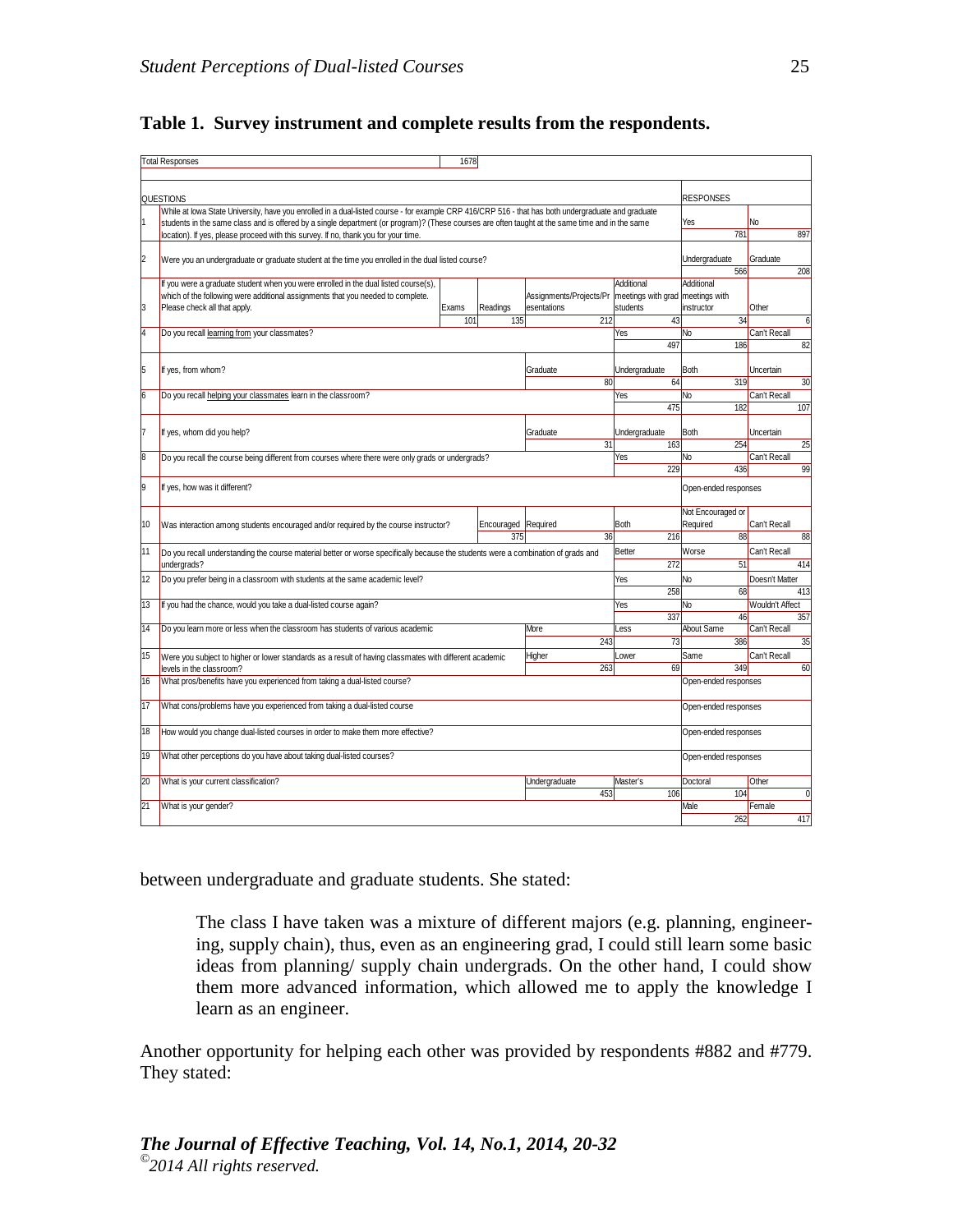Often upper level students will ask questions which lead to further, insightful discussion which the undergrads would not necessarily have gotten to be a part of, but conversely, undergrads are more likely to ask questions of clarification which grad students would otherwise not feel like asking for fear of looking stupid.

I found that the undergrads were more open about concepts they didn't understand and were more active in asking questions that maybe some of us grads were scared to ask because we thought we should know that already. Also, the class atmosphere is more fun and light with undergrads present- they remind us to keep science fun.

These responses clearly indicated that the interaction between undergraduate and graduate students provided valuable learning opportunities; leading to finding #2.

## *Finding 2: Benefits Stem from Interaction*

The benefits of dual-listed courses related to interaction between students. An overwhelming 78% of students, or 627 out of 803, stated interaction among students was encouraged and/or required by the course instructor. According to respondent #228, the dual-listed course "gave us a more dynamic learning environment, allowing us to learn from the different backgrounds and experiences of graduate students." Respondent #258 indicated: "Other students have a variety of backgrounds that can be beneficial for learning or projects."

Undergraduates, in particular, reported benefitting from dual-listed courses. These benefits centered on insights as to what graduate work might entail, often ensuing in confidence that they could pursue graduate school. Typical comments were as follows:

It was beneficial to have graduate students in the class, as it increased my learning experience and helped me network with students that can also give me advice for my future. (Respondent #116)

The insight into graduate classes while an undergraduate student. This has helped me decide to pursue more education. (Respondent #171)

I have seen what a graduate course looks like and this will help me decide if I want to go to graduate school in the future. (Respondent #322)

Makes me feel like grad school would be something I could do. (Respondent #924)

The dual-listed courses I have been a part of absolutely increased my urge to continue onto graduate school (it made graduate education less intimidating). (Respondent #1241)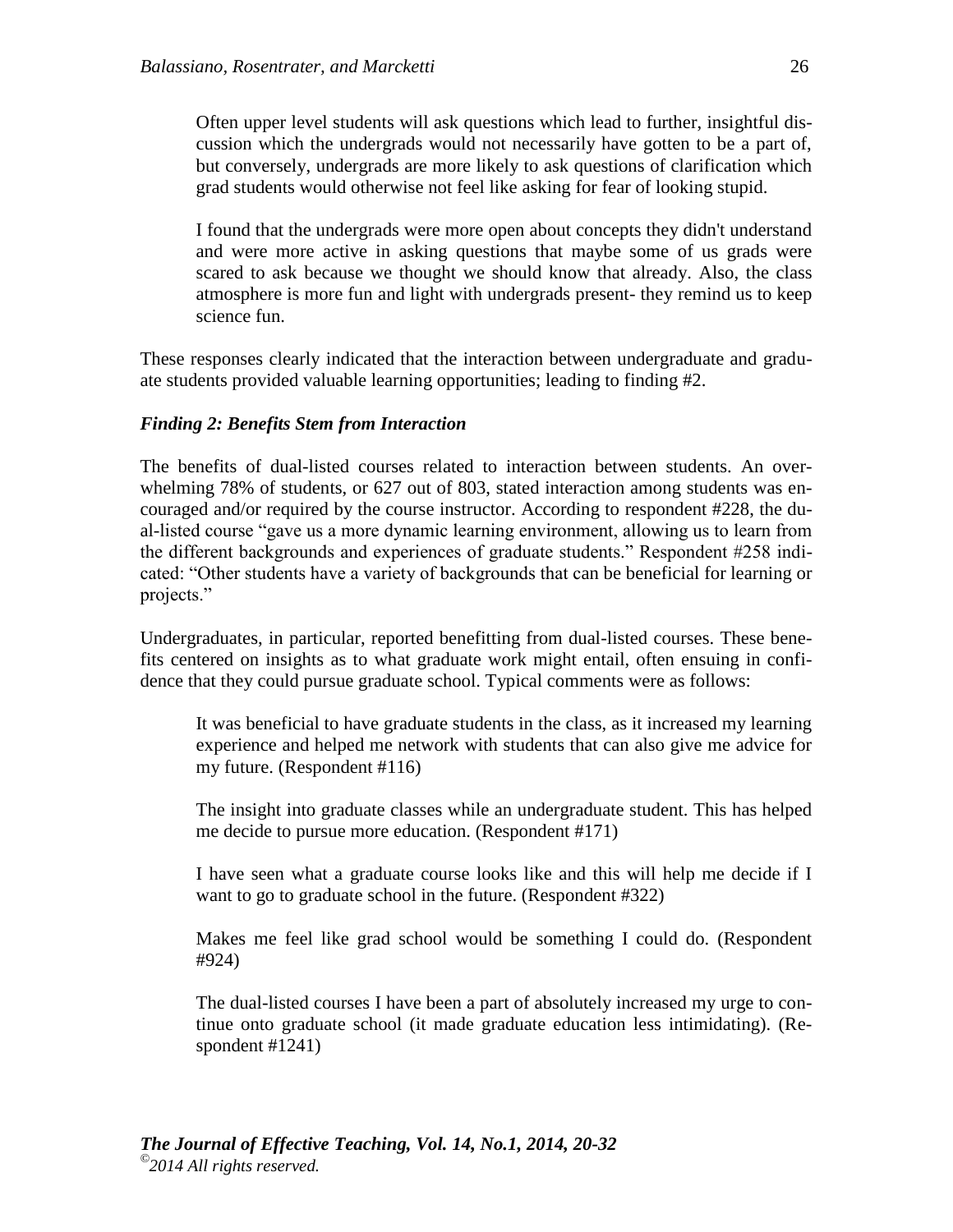Undergraduate students also wrote that dual-listed courses were more challenging than single-listed courses. These challenging environments were motivated externally (provided by the instructor) and internally (motivation to "keep up" with graduate students). The opportunity to "rise to the challenge" helped increase undergraduate students' confidence.

Since I was held to a higher standard, it gave me a reason to work even harder so I could keep up with the grad students. (Respondent # 721)

I felt challenged in the class, and determined to prove that I could compete with grad students as an undergraduate. And then proud when I did well in the class. (Respondent #498)

When I'm surrounded by people who know what they're talking about and take their academic work seriously, it pushes me to work harder as well. (Respondent #1162)

I was first frustrated that I was the only undergraduate and had to meet the expectations set for the graduate students. However, by midway through the semester I was confident in that my participation and work was meeting if not excelling that of some of the graduate students. (Respondent #1240)

Our findings are similar to those reported by Hoalst-Pullen and Gattrell in their 2011 study of a course involving both graduate and undergraduate students from different institutions. They wrote: "[Undergraduate] students found the experience of working with graduate students especially beneficial to their understanding of the discipline (by working with students with advanced knowledge and training within the discipline) and to their work ethic and final project results (by being challenged to work at a level expected for graduate students). For some undergraduate students, this led to a new, or renewed, interest in graduate school." (p. 259).

The stated benefits graduate students experienced were different from the undergraduates and often included learning how to structure undergraduate student courses for their future teaching careers and an opportunity to refresh their knowledge of basic concepts.

I learn how simplify and clarify my instructions/explanation, allowing me to refine my teaching skills. (Respondent #397)

Helped me realize that we take a lot of concepts for granted as grad students. Revisiting them helps immensely. Also it provides new perspectives on the topics being covered since the instructor tries to make it more accessible to everyone. (Respondent #1161)

I got to interact and know some undergraduate students who were in my area of study. It was interesting to have their perspective on the material we learned. It al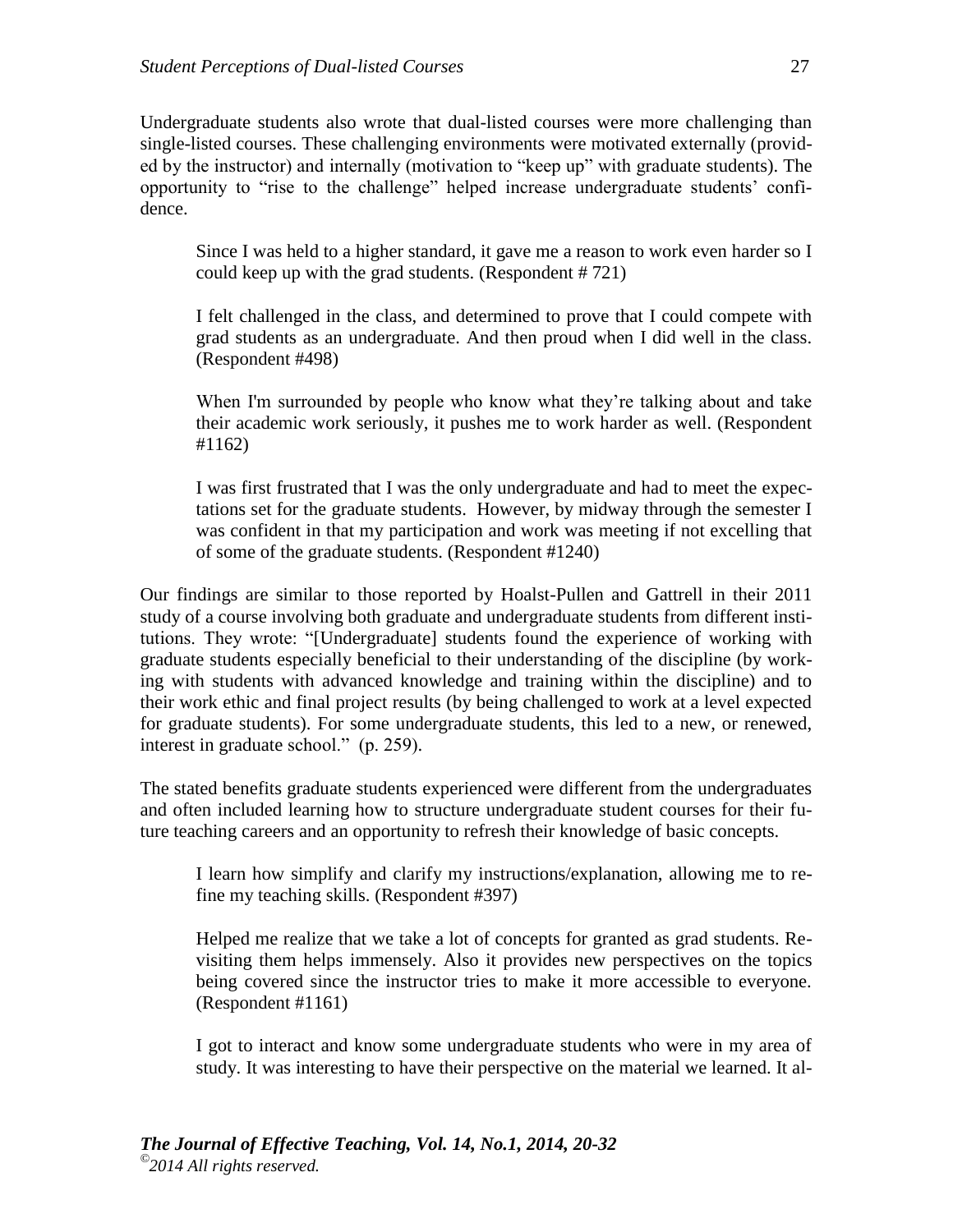so challenged me to make sure I understood the material well enough that I could explain it to them at their level. (Respondent #687)

Being a graduate student in all dual-listed courses, I have learned from the undergraduates with basic material that I had forgotten or had not learned. It was nice to have them in the classroom so that some more basics items were covered or at least checked for understanding/comprehension. (Respondent #591)

#### *Finding 3: Problems Stem from Not Taking Different Abilities into Account*

While the majority of respondents expressed positive perceptions of the benefits of duallisted courses, a minority expressed dissatisfaction. Undergraduate students' complaints included material that was too advanced and feeling left out of course discussions.

I feel sometimes a little intimidated by the graduate students, almost inadequate compared to them. I also feel that I must be held to a far higher standard than classes with undergrads. (Respondent #1410)

Having graduate students taking the same class can be intimidating. It also becomes scary when most of them are graduate students and when the instructor asks if everyone understands the material, since the graduate students make up the majority, a lost undergrad can become overlooked. (Respondent #1720)

Cons were that the class was a lot harder because the standards and curve were set a lot higher. And undergrads were expected to test/write like grad students. (Respondent #375)

For the graduate student respondents, problems included "dumbed-down" instruction and increased time spent reassuring undergraduate students. Examples of such perspectives are as follows:

The abilities of lower-level students dragged the class down. They were not as skilled, prepared or familiar with some of the issues, and we had to cover what seemed to be basic material to bring them up to speed. (Respondent #1380)

There is some immaturity associated with having the younger students. More time was devoted to going over the rules multiple times/making sure everyone knew what the homework assignments were and understood them fully/etc. that often is a given and a student's responsibility in graduate level classes. (Respondent #99)

There is a little bit more "housekeeping" that has to be done that takes up class time, reassuring undergrads they do not have to do additional assignments and explaining them to the graduate students that again takes away from discussion. Maybe with increased IT solutions (i.e. Blackboard) this time can continue to be reduced. (Respondent #1562)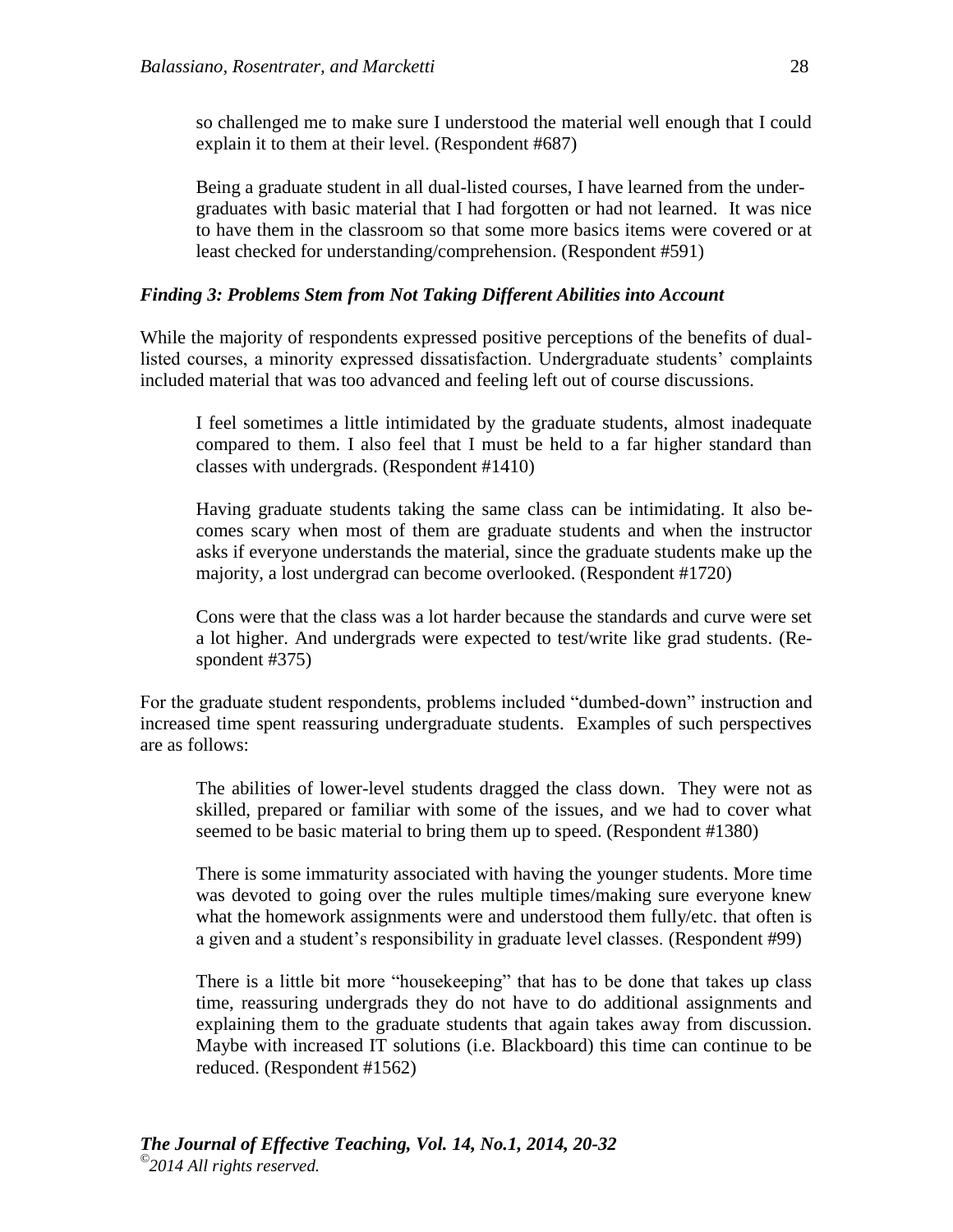Many of the respondents indicated potential ways to enhance the positives and mitigate the problems experienced in dual-listed courses.

### *What Students Recommend for Instructors of Dual-Listed Courses*

The survey asked the students: "How would you change dual listed courses to make them more effective?" Many undergraduate students expressed interest in why graduate students returned to school, what their studies entailed, and the coursework and rigor required. Two typical suggestions that would result in undergraduates learning more about the "graduate school option" are as follows:

I think from just general conversation the undergrads knew the grad students had more required of them in the course to qualify for graduate credits. It would have been nice for the undergrads to see the extra work, perhaps as a presentation from the grad students. I think it would have been insightful. (Respondent #1443)

More interaction with graduate students. Presentations of their projects, backgrounds, mentoring if they have professional experience. (Respondent #898)

This finding suggests that instructors may consider requiring graduate students to share their projects with the undergraduate students in the course. Further, providing formal mentoring experiences may benefit undergraduates as they are exposed to graduate school opportunities and benefits to graduate students as they are provided opportunities to hone their skills as future educators. Respondent #680 specifically recommended that this interaction needed to be fostered by the instructor. He stated, "Dual-listed courses can provide opportunities for grads to 'teach' undergrads thus reinforcing the material for both parties, but that interaction is less likely to happen unless a professor enforces 'mixed' groups."

An additional recommendation for instructors was to provide increased opportunities for differentiation of instruction. This recommendation is in keeping with most university policies for dual-listed courses. Iowa State University's policy, for example, as described in the 2012-2013 course catalog suggests, "This extra work may take the form of additional reading, projects, examinations, or other assignments as determined by the instructor." The amount and type of "extra work" is at the instructor's discretion, as is the format of such courses. The present study asked graduate students to reflect on the additional work required of them (Table 2).

#### **Table 2: Additional Work Required of Graduate Students in Dual-listed Courses.**

| <b>Type of Additional Work</b>         | # of Respondents |
|----------------------------------------|------------------|
| Exams                                  | 101              |
| Readings                               | 135              |
| Assignments / Projects / Presentations | 212              |
| Additional Meetings w / Grad Students  | 34               |
| Additional Meetings w/ Instructor      | 46               |
| Other                                  | h                |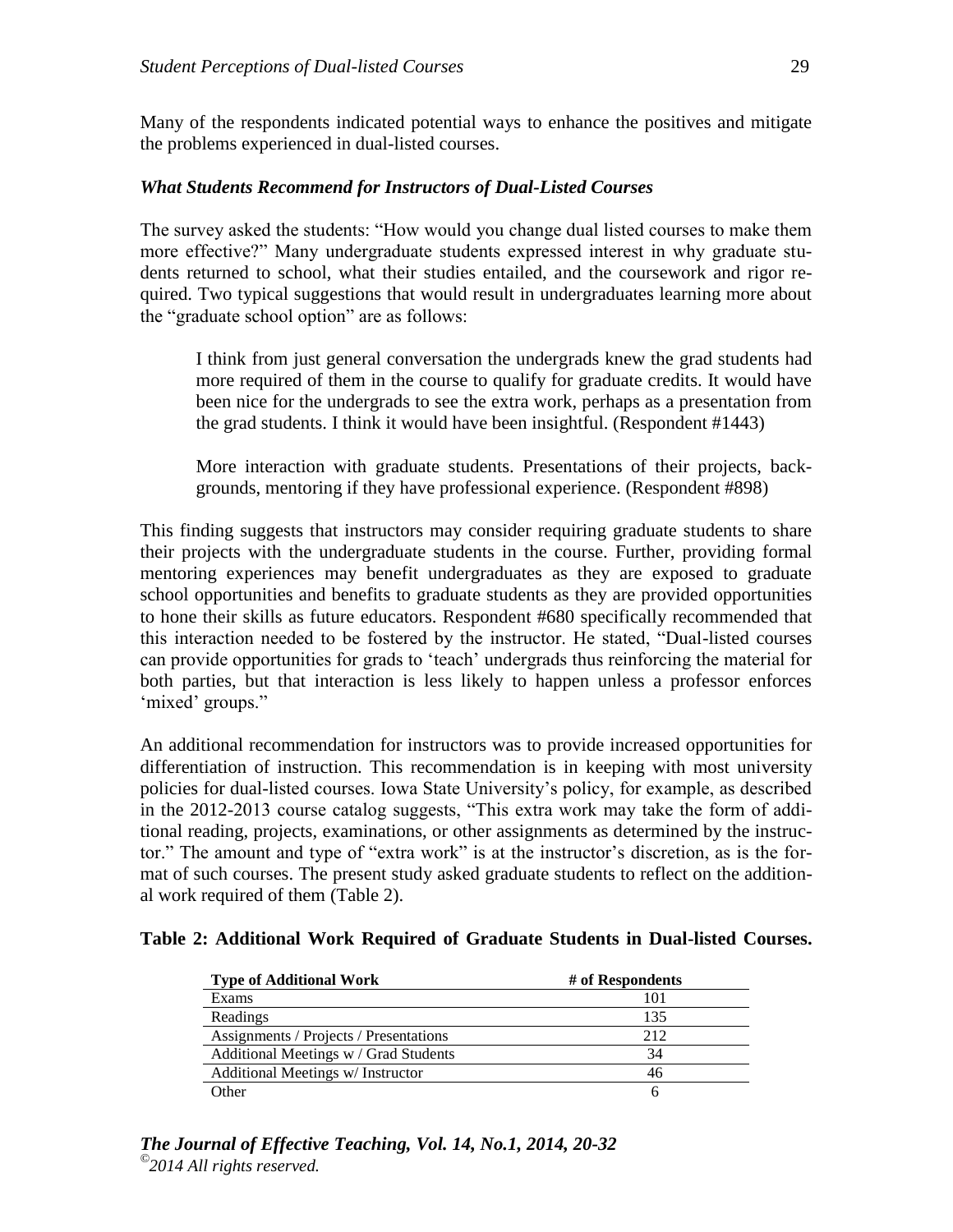Of the 534 responses, 39% reported additional assignments, projects, or presentations and 25% indicated additional readings were required of graduate students in dual-listed courses. In their qualitative responses, several graduate students recommended additional rigor for their assignments, not just "busy work" as indicated by respondent #1149, "Have more separate work between levels, not just add to what the upper level students have to do."

# **Implications for Practice and Policy**

Practical lessons gleaned from this research can be drawn directly from the recommendations survey respondents' offered. Organized thematically, the two major recommendations are that dual-listed courses meet the intellectual needs of a diverse student body and that instructors of dual-listed courses facilitate interaction among students. Pedagogical research recognizes that student learning is improved when student preferences are matched to pedagogical approaches (Gregore, 1979; Okebukola, 1986; Van Auken, Campbell & Wells, 2009), but of course, matching teaching methods with learning styles is more difficult when student difference is exaggerated. The survey reveals that students generally have a nuanced understanding of the complexity of these courses and perceive both their advantages and disadvantages. One of the respondents captures the difficulty of meetings the needs of diverse students perfectly:

Undergrads, even very motivated and skilled undergrads, need a different level of support and direction from faculty than do graduate students. Similarly, masters students, particularly those who do not have the experience of conducting or presenting research, need different kinds of support and direction than do undergrads, master's students with research experience, and PhD students. PhD students should not be bogged down (or, worse, dumbed down) to classes that meet the needs of the lowest performing student. This requires a nimble faculty member. (Respondent #1380)

We recommend an initial assessment of learning styles, teaching that caters to a variety of needs, and a choice of student assessments. For example, pairing readings, with in class discussions, and the use of PowerPoint slides can satisfy the needs of students who learn by reading, those who respond best to visuals, as well as those who learn best through listening and discussing. Similarly, we recommend that students be offered a choice of assessments. For example, instead of only requiring the submission of a written essay to demonstrate learning, instructors can alternatively offer an in class exam or submission of a poster. As for facilitating interaction; the student-centered teaching literature has many well-researched and tested techniques that instructors could adapt (see for example Wright 2011; Estes 2004). Survey respondents' positive perceptions reinforce the best of what instructors are doing, i.e., encouraging discussion and differentiating aptitude in testing and grading.

In terms of implications for university policy, survey respondents suggest dual-listed courses enhance learning; therefore, dual-listing should not be subject to controls that deter based solely on administrative rigor or complexity. Review and approval processes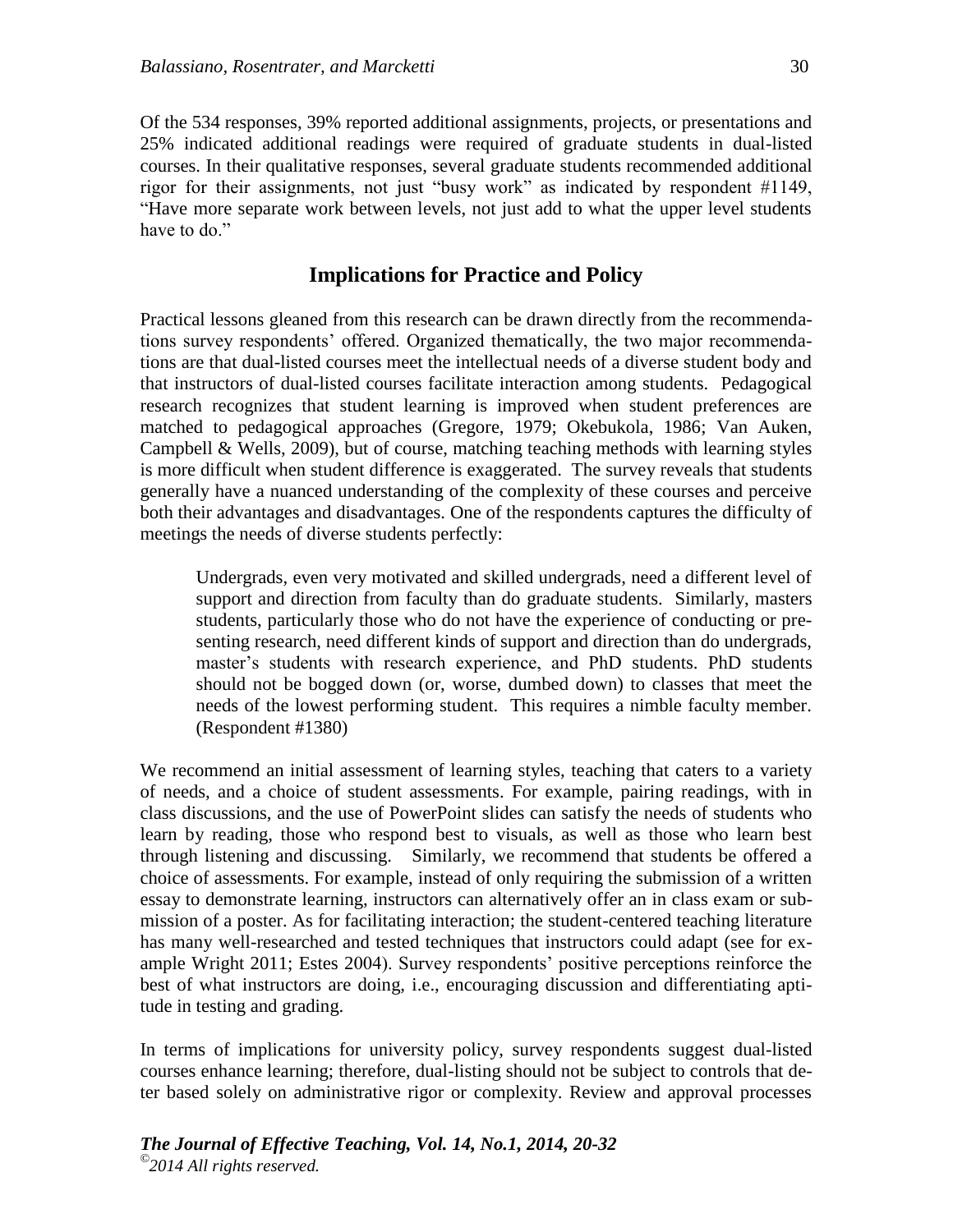should likely examine not only departmental reasons for such courses, but ensure that syllabi both differentiate among students and incorporate schema for facilitating interaction. Differentiation may include (as many already do) additional requirements of graduate students, but also an explicit grading mechanism that subjects graduates and undergraduates to different standards. Options for facilitating interaction among students can be borrowed from the existing team-based, peer learning, tutoring, etc. approaches. A more thorough review of curriculum policy is needed to determine whether policies are actually improving the quality of such courses, or whether instructors are independently developing syllabi that intentionally cater to the needs of a diverse student body. Most importantly, similar to the research findings associated with peer resource learning (Grant & Manuel 1995), instructors of dual-listed courses must negotiate expectations and responsibilities regularly throughout the course. Realistic objectives and precise guidance pertaining to course goals and assignments can prevent misunderstandings. Students graduating today need the same critical thinking skills and interpersonal skills as they did twenty years ago. Properly designed dual-listed courses not only provide such skills, but can make learning more enjoyable.

### **Acknowledgments**

The authors would like to acknowledge the support of the Iowa State University Center for Excellence in Learning and Teaching Teaching Partners Program, specifically Steven Freeman and Jennifer Leptien; and Karla Embleton for administering the online survey

## **References**

- Amata, B. (September 2, 2005). Transmittal form "issue/item: Policy on paired courses (Revised). California State University, Sacramento, Faculty Senate Agenda September 22, 2005 Attachment A; www.csus.edu/acse/archive/0506/05\_fsa\_sep\_22\_A.doc
- California State University, San Marcos (2013). "Undergraduate and Graduate Dual-ListedCourses." [http://www.csusm.edu/policies/active/documents/Undergraduate%20](http://www.csusm.edu/policies/active/documents/Undergraduate%20%0band%20Graduate%20Dual-Listed%20Courses.html) [and%20Graduate%20Dual-Listed%20Courses.html](http://www.csusm.edu/policies/active/documents/Undergraduate%20%0band%20Graduate%20Dual-Listed%20Courses.html)
- Carnevale, A. P., Gainer, L. J., Meltzer, A. S., & Holland, S. L. (1988). Workplace basics: the skills employers want. *Training & Development Journal*, *42*(10), 22-30
- Corbin, J., & Strauss, A. (2008). *Basics of Qualitative Research*. Thousand Oaks, CA: Sage.
- DeBartolo, E. A. & Hensel, E. (2004). A graduate seminar series for dual BS/MS degree students. Proceedings of the 2004 American Society for Engineering Education Annual Conference and Exposition, American Society for Engineering Education
- Eppes, T., et al. (2008). An integrative approach to undergraduate and graduate change. American Society for Engineering Education 2008 Annual Conference Proceedings, June 22-25, 2008, Pittsburgh, Pennsylvania. Available at [http://www.asee.org/conferences.](http://www.asee.org/conferences)
- Espinoza, S., Chambers, S., & Justice, M. (1998). Graduates and undergraduates: Meeting online. *Technology & Teacher Education Annual 1998*, 1061-1064.
- Estes, C. (2004). Promoting student-centred learning in experiential education. *Journal of Experiential Education, 27*(2), pp. 141–161.